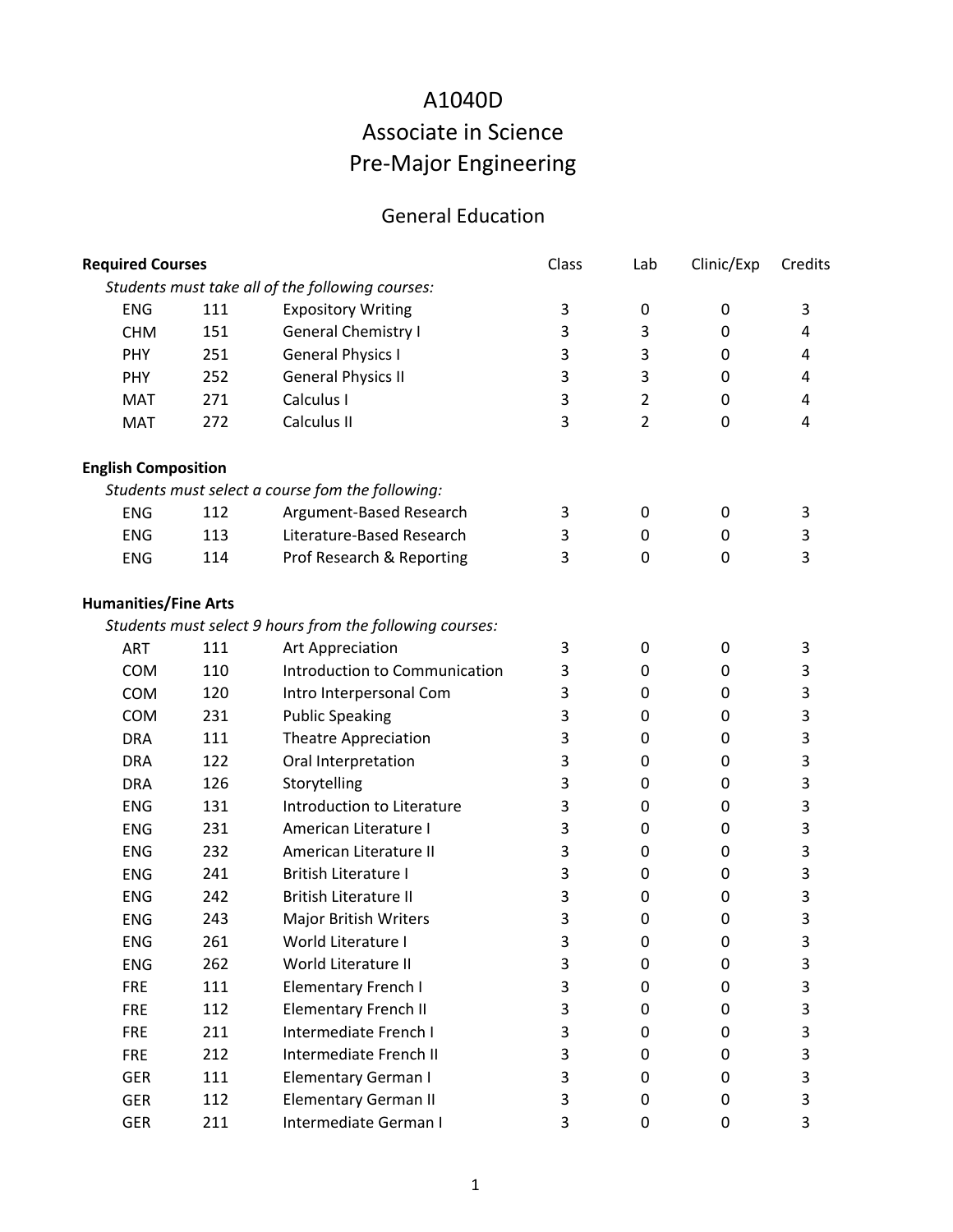| <b>GER</b>                               | 212 | Intermediate German II                            | 3              | $\mathbf 0$    | 0        | 3                         |
|------------------------------------------|-----|---------------------------------------------------|----------------|----------------|----------|---------------------------|
| <b>HUM</b>                               | 110 | <b>Technology and Society</b>                     | 3              | 0              | 0        | 3                         |
| <b>HUM</b>                               | 115 | <b>Critical Thinking</b>                          | 3              | $\pmb{0}$      | 0        | 3                         |
| <b>HUM</b>                               | 120 | <b>Cultural Studies</b>                           | 3              | 0              | $\Omega$ | 3                         |
| <b>HUM</b>                               | 121 | The Nature of America                             | 3              | 0              | 0        | $\mathsf 3$               |
| <b>HUM</b>                               | 130 | Myth in Human Culture                             | 3              | 0              | 0        | 3                         |
| <b>HUM</b>                               | 150 | <b>American Womens Studies</b>                    | 3              | $\mathbf 0$    | 0        | 3                         |
| <b>HUM</b>                               | 160 | Introduction to Film                              | $\overline{2}$ | $\overline{2}$ | 0        | $\mathsf 3$               |
| <b>HUM</b>                               | 220 | Human Values and Meaning                          | 3              | 0              | 0        | 3                         |
| <b>ITA</b>                               | 111 | Elementary Italian I                              | 3              | 0              | 0        | 3                         |
| <b>ITA</b>                               | 112 | Elementary Italian II                             | 3              | 0              | 0        | $\mathbf{3}$              |
| <b>ITA</b>                               | 211 | Intermediate Italian I                            | 3              | 0              | 0        | $\ensuremath{\mathsf{3}}$ |
| <b>ITA</b>                               | 212 | Intermediate Italian II                           | 3              | 0              | 0        | $\mathsf 3$               |
| <b>MUS</b>                               | 110 | <b>Music Appreciation</b>                         | 3              | 0              | 0        | 3                         |
| <b>MUS</b>                               | 112 | Introduction to Jazz                              | 3              | $\mathbf 0$    | 0        | 3                         |
| <b>MUS</b>                               | 210 | <b>History of Rock Music</b>                      | 3              | 0              | 0        | 3                         |
| <b>MUS</b>                               | 211 | <b>History of Country Music</b>                   | 3              | 0              | 0        | 3                         |
| PHI                                      | 215 | Philosophical Issues                              | 3              | 0              | 0        | $\mathsf 3$               |
| PHI                                      | 240 | Introduction to Ethics                            | 3              | 0              | 0        | 3                         |
| <b>REL</b>                               | 110 | <b>World Religions</b>                            | 3              | $\mathbf 0$    | 0        | $\mathbf{3}$              |
| <b>REL</b>                               | 211 | Intro to Old Testament                            | 3              | 0              | 0        | 3                         |
| <b>REL</b>                               | 212 | Intro to New Testament                            | 3              | $\pmb{0}$      | 0        | 3                         |
| <b>REL</b>                               | 221 | Religion in America                               | 3              | 0              | 0        | $\mathsf 3$               |
| <b>RUS</b>                               | 111 | <b>Elementary Russian I</b>                       | 3              | 0              | 0        | 3                         |
| <b>RUS</b>                               | 112 | <b>Elementary Russian II</b>                      | 3              | 0              | 0        | 3                         |
| <b>RUS</b>                               | 211 | Intermediate Russian I                            | 3              | 0              | 0        | 3                         |
| <b>RUS</b>                               | 212 | Intermediate Russian II                           | 3              | $\mathbf 0$    | 0        | $\mathsf 3$               |
| SPA                                      | 111 | Elementary Spanish I                              | 3              | 0              | 0        | 3                         |
| SPA                                      | 112 | <b>Elementary Spanish II</b>                      | 3              | 0              | 0        | 3                         |
| <b>SPA</b>                               | 211 | Intermediate Spanish I                            | 3              | 0              | 0        | 3                         |
| <b>SPA</b>                               | 212 | Intermediate Spanish II                           | 3              | $\mathbf 0$    | 0        | 3                         |
| <b>Social/Behavioral Science-History</b> |     |                                                   |                |                |          |                           |
|                                          |     | Students must select a course from the following: |                |                |          |                           |
| <b>HIS</b>                               | 121 | <b>Western Civilization I</b>                     | 3              | 0              | 0        | 3                         |
| <b>HIS</b>                               | 122 | <b>Western Civilization II</b>                    | 3              | 0              | 0        | 3                         |
| <b>HIS</b>                               | 131 | American History I                                | 3              | 0              | 0        | $\mathsf 3$               |
| <b>HIS</b>                               | 132 | American History II                               | 3              | $\mathbf{0}$   | $\Omega$ | 3                         |
|                                          |     | <b>Social/Behavioral Science-Economics</b>        |                |                |          |                           |
|                                          |     | Students must select a course from the following: |                |                |          |                           |
| ECO                                      | 251 | Prin of Microeconomics                            | 3              | 0              | 0        | 3                         |
| ECO                                      | 252 | Prin of Macroeconomics                            | 3              | 0              | 0        | 3                         |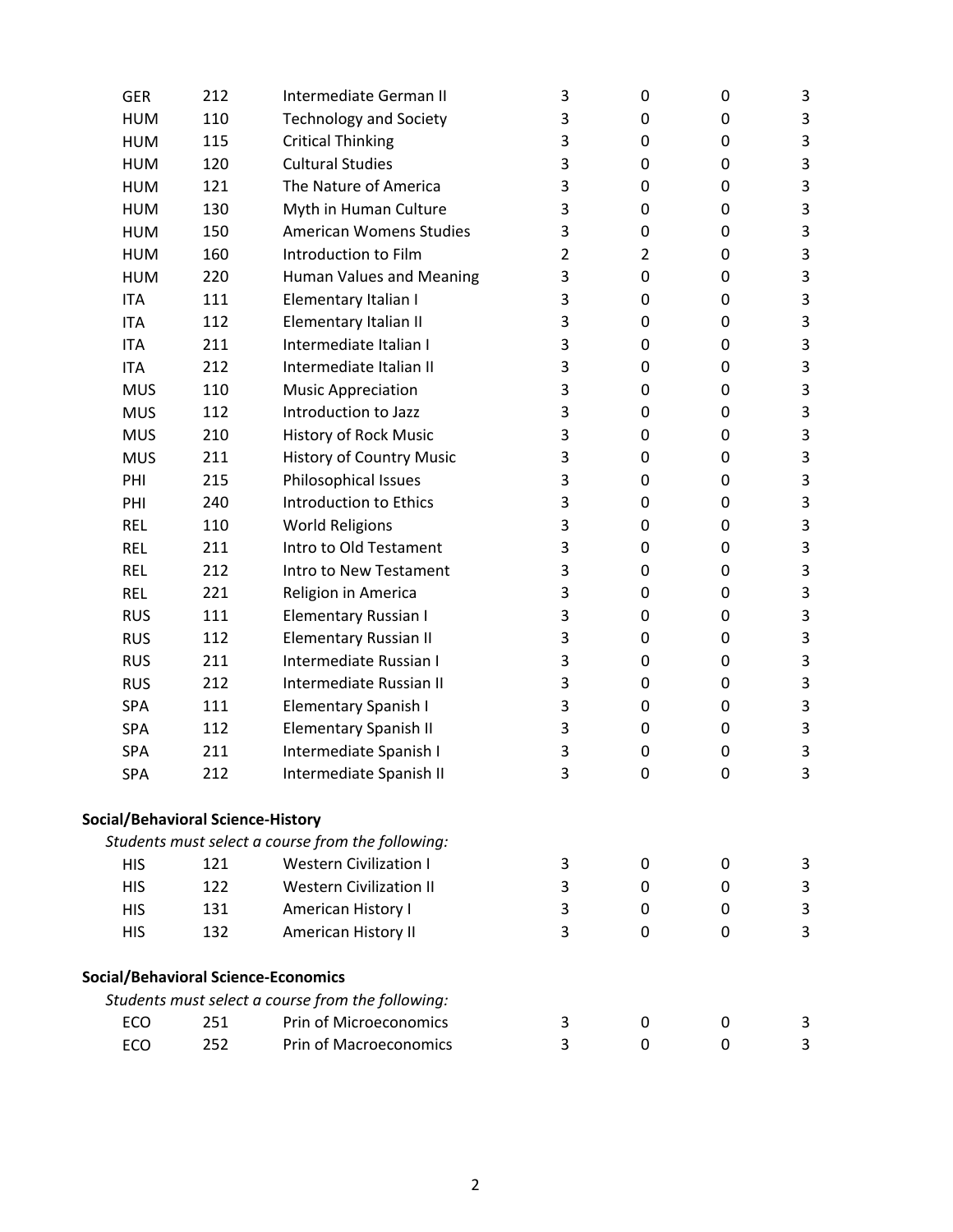## **Social/Behavioral Science Elective**

|                             |      | Students must select a course from the following:    |                |                  |   |                           |
|-----------------------------|------|------------------------------------------------------|----------------|------------------|---|---------------------------|
| <b>ANT</b>                  | 210  | <b>General Anthropology</b>                          | 3              | $\mathbf 0$      | 0 | $\mathbf{3}$              |
| <b>ANT</b>                  | 220  | <b>Cultural Anthropology</b>                         | 3              | $\mathbf 0$      | 0 | $\mathsf 3$               |
| ECO                         | 151  | Survey of Economics                                  | 3              | $\pmb{0}$        | 0 | $\mathsf 3$               |
| GEO                         | 111  | World Regional Geography                             | 3              | 0                | 0 | 3                         |
| GEO                         | 112  | <b>Cultural Geography</b>                            | 3              | $\pmb{0}$        | 0 | 3                         |
| GEO                         | 113  | <b>Economic Geography</b>                            | 3              | 0                | 0 | $\mathsf 3$               |
| GEO                         | 130  | <b>General Physical Geography</b>                    | 3              | 0                | 0 | $\mathsf 3$               |
| <b>HIS</b>                  | 111  | <b>World Civilizations I</b>                         | 3              | 0                | 0 | $\mathsf 3$               |
| <b>HIS</b>                  | 112  | <b>World Civilizations II</b>                        | 3              | $\mathbf 0$      | 0 | 3                         |
| <b>HIS</b>                  | 115  | Intro to Global History                              | 3              | $\boldsymbol{0}$ | 0 | $\mathsf 3$               |
| <b>HIS</b>                  | 121  | <b>Western Civilization I</b>                        | 3              | 0                | 0 | $\mathsf 3$               |
| <b>HIS</b>                  | 122  | <b>Western Civilization II</b>                       | 3              | 0                | 0 | 3                         |
| <b>HIS</b>                  | 131  | American History I                                   | 3              | 0                | 0 | $\ensuremath{\mathsf{3}}$ |
| <b>HIS</b>                  | 132  | American History II                                  | 3              | $\mathbf 0$      | 0 | $\mathsf 3$               |
| POL                         | 110  | <b>Intro Political Science</b>                       | 3              | 0                | 0 | $\mathsf 3$               |
| <b>POL</b>                  | 120  | American Government                                  | 3              | 0                | 0 | 3                         |
| <b>POL</b>                  | 210  | <b>Comparative Government</b>                        | 3              | $\boldsymbol{0}$ | 0 | 3                         |
| <b>POL</b>                  | 220  | <b>International Relations</b>                       | 3              | 0                | 0 | $\ensuremath{\mathsf{3}}$ |
| <b>PSY</b>                  | 150  | <b>General Psychology</b>                            | 3              | 0                | 0 | $\mathsf 3$               |
| <b>PSY</b>                  | 237  | Social Psychology                                    | 3              | 0                | 0 | $\mathsf 3$               |
| <b>PSY</b>                  | 241  | Developmental Psych                                  | 3              | $\mathbf 0$      | 0 | $\mathsf 3$               |
| <b>PSY</b>                  | 281  | <b>Abnormal Psychology</b>                           | 3              | $\boldsymbol{0}$ | 0 | $\mathsf 3$               |
| SOC                         | 210  | Introduction to Sociology                            | 3              | 0                | 0 | 3                         |
| SOC                         | 213  | Sociology of the Family                              | 3              | 0                | 0 | 3                         |
| SOC                         | 220  | <b>Social Problems</b>                               | 3              | 0                | 0 | $\mathsf 3$               |
| SOC                         | 225  | <b>Social Diversity</b>                              | 3              | $\pmb{0}$        | 0 | 3                         |
|                             |      | Core                                                 |                |                  |   |                           |
| <b>Required Courses</b>     |      |                                                      |                |                  |   |                           |
|                             |      | Students must take all of the following courses:     |                |                  |   |                           |
| <b>MAT</b>                  | 273  | Calculus III                                         | 3              | $\overline{2}$   | 0 | 4                         |
| <b>MAT</b>                  | 175  | Precalculus                                          | 4              | 0                | 0 | 4                         |
| <b>MAT</b>                  | 175A | Precalculus Lab                                      | 0              | $\overline{2}$   | 0 | $\mathbf 1$               |
| <b>ACA</b>                  | 122  | <b>College Transfer Success</b>                      | $\mathbf{1}$   | $\mathbf 0$      | 0 | $\mathbf 1$               |
| <b>Other Required Hours</b> |      |                                                      |                |                  |   |                           |
|                             |      | Students must select 10 hours the following courses: |                |                  |   |                           |
| <b>BIO</b>                  | 111  | <b>General Biology I</b>                             | 3              | 3                | 0 | 4                         |
| <b>BIO</b>                  | 175  | <b>General Microbiology</b>                          | $\overline{2}$ | $\overline{2}$   | 0 | 3                         |
| <b>CHM</b>                  | 152  | <b>General Chemistry II</b>                          | 3              | 3                | 0 | 4                         |
| <b>CHM</b>                  | 251  | <b>Organic Chemistry I</b>                           | 3              | 3                | 0 | 4                         |
| <b>CIS</b>                  | 115  | Intro to Prog & Logic                                | $\overline{2}$ | 3                | 0 | $\mathsf 3$               |
| <b>CSC</b>                  | 134  | C++ Programming                                      | $\overline{2}$ | 3                | 0 | 3                         |